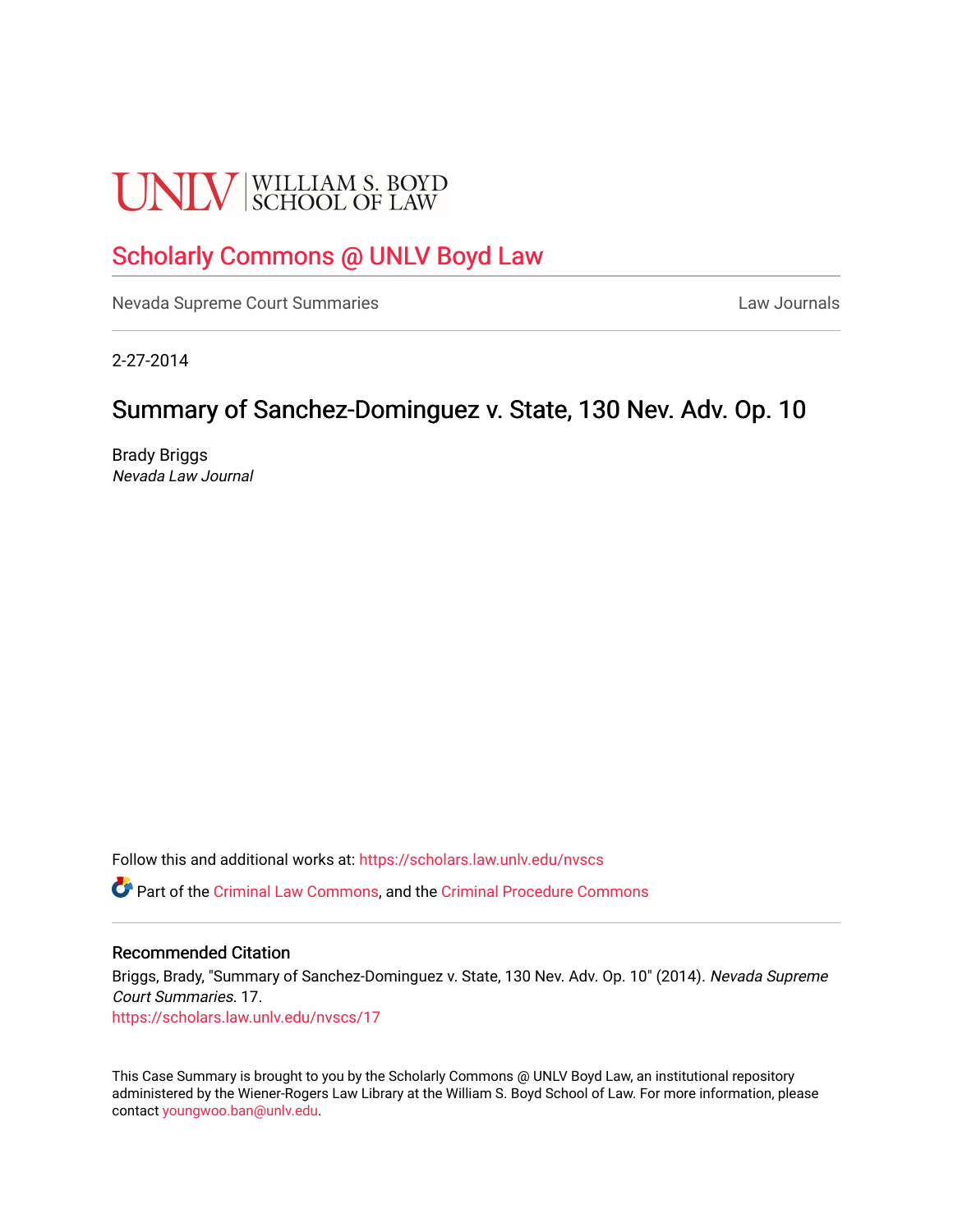*Sanchez-Dominguez v. State*, 130 Nev. Adv. Op. 10 (Feb. 27, 2014)<sup>1</sup>

#### CRIMINAL LAW AND PROCEDURE: FELONY MURDER

#### **Summary**

The Court determined two issues: (1) whether the felony murder rule applies to killings which occur only after all of the elements of the underlying felony are complete, and (2) whether the felony murder rule requires that a killing be caused by the commission of the underlying felony.

#### **Disposition**

A killing need not take place before a felony is complete in order to qualify as felony murder. The statutory requirement that a felony murder be "committed in the perpetration or attempted perpetration of" certain felonies means simply that the felony and the killing must occur as part of the same continuous transaction.

#### **Factual and Procedural History**

On November 13, 2009, Sanchez-Dominguez violated a temporary protective order by entering his wife's mother's home, uninvited, and asking to see his wife, who had recently left him. His wife's relatives, including her mother, two brothers, and two cousins, told Sanchez-Dominguez that his wife was not home and asked him to leave. He refused and continued to demand to see his wife.

When his wife's cousin moved toward the telephone to call 911, Sanchez-Dominguez drew a gun, fixed it on the man, and ordered him not to move. He then pointed the gun at mother-in-law. At that point, his brother-in-law, Roberto, came downstairs and stood between his mother and Sanchez-Dominguez. Roberto said, "If you're going to shoot, shoot." Without hesitation, Sanchez-Dominguez shot Roberto in the chest from point-blank range, killing him.

Sanchez-Dominguez was convicted by a jury on the counts of burglary, aggravated stalking, and murder. The murder was charged as "willful, deliberate, and premeditated murder, and alternatively, as felony murder in the perpetration of a burglary." Sanchez-Dominguez was sentenced to life imprisonment without parole.

Sanchez-Dominguez now asserts that the district court erred by giving incomplete instructions to the jury regarding felony murder, which permitted the jury to convict Sanchez-Dominguez for felony murder based on a completed felony.

#### **Discussion**

*The felony murder rule does not require that the killing occur before the completion of the elements of the underlying felony.*

<sup>&</sup>lt;sup>1</sup> By Brady Briggs.<br><sup>2</sup> NEV. REV. STAT. § 200.030(1)(b) (2013).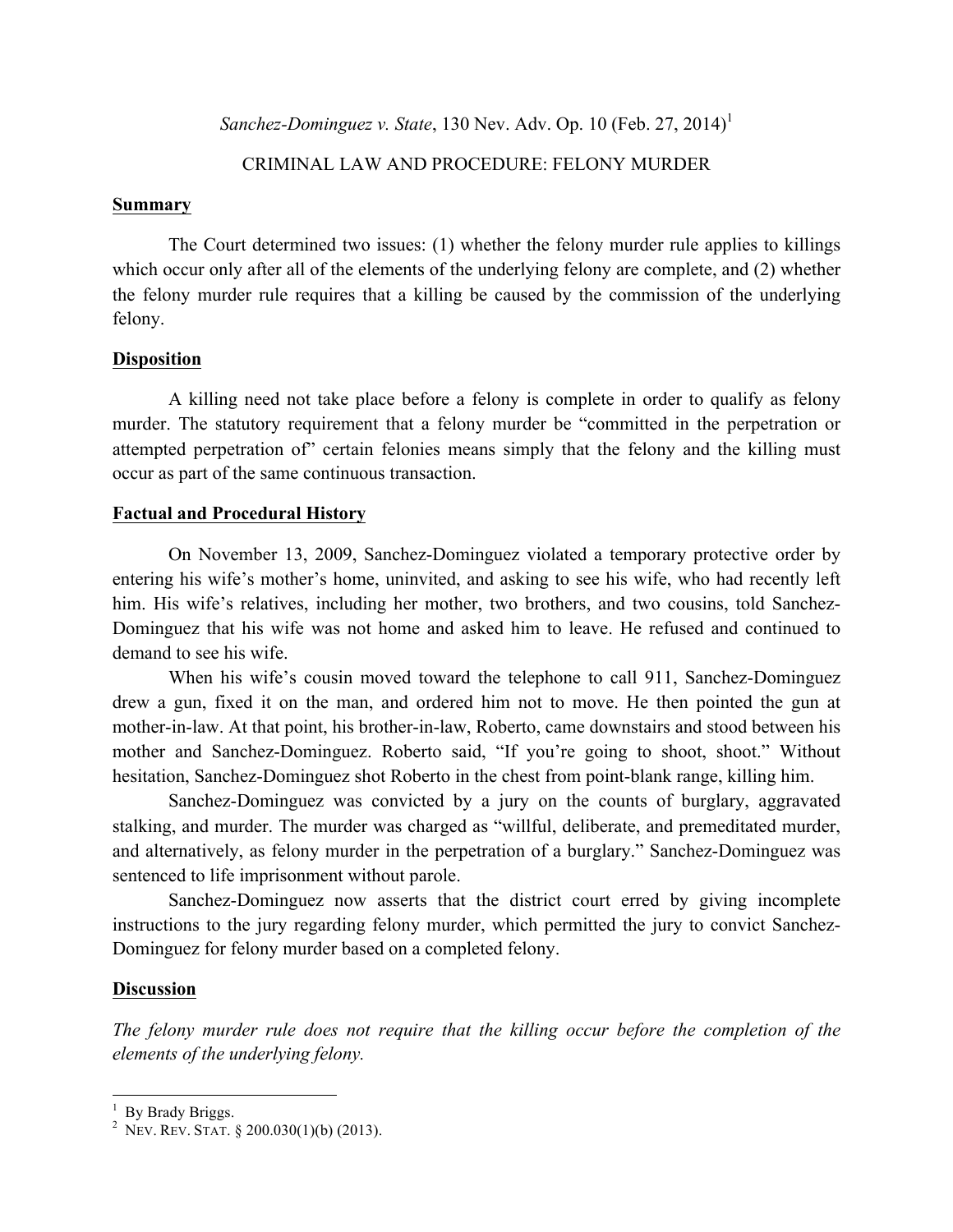Sanchez-Dominguez's proffered jury instructions were premised on the incorrect notion that the duration of liability for felony murder cannot extend beyond the completion of the felony. Therefore, the district court did not err in refusing to submit his instructions to the jury.

Nevada law defines first degree felony murder as "a killing that is 'committed in the perpetration or attempted perpetration of' certain felonies, including burglary."2 Sanchez-Dominguez proposed a strictly temporal construction of the phrase "in the perpetration of," contending that once a felony is complete, a killing that occurs thereafter does not occur in the perpetration of that felony. Accordingly, because his burglary was complete "once he had entered the family home with the specific intent to commit a felony," he did not kill Roberto in the perpetration of the burglary.

Rooted in the common law, the phrase "in the perpetration of" has been uniformly interpreted by numerous state courts since the late 19th century.<sup>3</sup> Those interpretations suggest that felony murder applies to any killing which occurs within the *res gestae* of a felony, meaning before the suspect reaches a place of relative safety from law enforcement. Therefore, "the perpetration of a felony does not end the moment all of the statutory elements of the felony are complete. Instead, the duration of the felony-murder liability can extend beyond the termination of the felony itself if the killing and the felony are part of a continuous transaction."

Accordingly, the Court rejected the argument that a killing which occurs after a burglary is complete cannot be appropriately classified as felony murder. In the case of Sanchez-Dominguez, the killing occurred only moments after the burglary was complete, "while Sanchez-Dominguez remained in the family home uninvited." This is sufficient to support the jury's guilty verdict.

#### *A killing need not be caused by the commission of the underlying felony to fall under the felony murder rule.*

Sanchez-Dominguez also argued that Nevada's felony murder statute requires a separate element of direct and immediate causation. However, the Court observed that all that causation requires in a felony murder case is "that the felony and the killing be part of a continuous transaction."4 The felony murder rule is premised on strict liability for killings which occur as a result of the commission of a felony, whether that killing is intentional or accidental. Therefore, causation is assumed in the event of an accidental killing, so long as the killing "would not have occurred but for the perpetrator's purposeful decision to cause a felony."

Here, the Court determined that Roberto's death would not have occurred but for Sanchez-Dominguez's choice to commit burglary. Moreover, Roberto's decision to defend his

<sup>&</sup>lt;sup>2</sup> NEV. REV. STAT. § 200.030(1)(b) (2013).

<sup>&</sup>lt;sup>3</sup> Bissot v. State, 53 Ind. 408, 411-12 (1876); Dolan v. People, 64 N.Y. 485, 497 (1876); Conrad v. State, 78 N.E. 957, 958-59 (Ohio 1906); State v. Williams, 28 Nev. 395, 82 P. 353 (1905). <sup>4</sup>

 $4$  People v. Thompson, 785 P.2d 857, 877 (Cal. 1990).